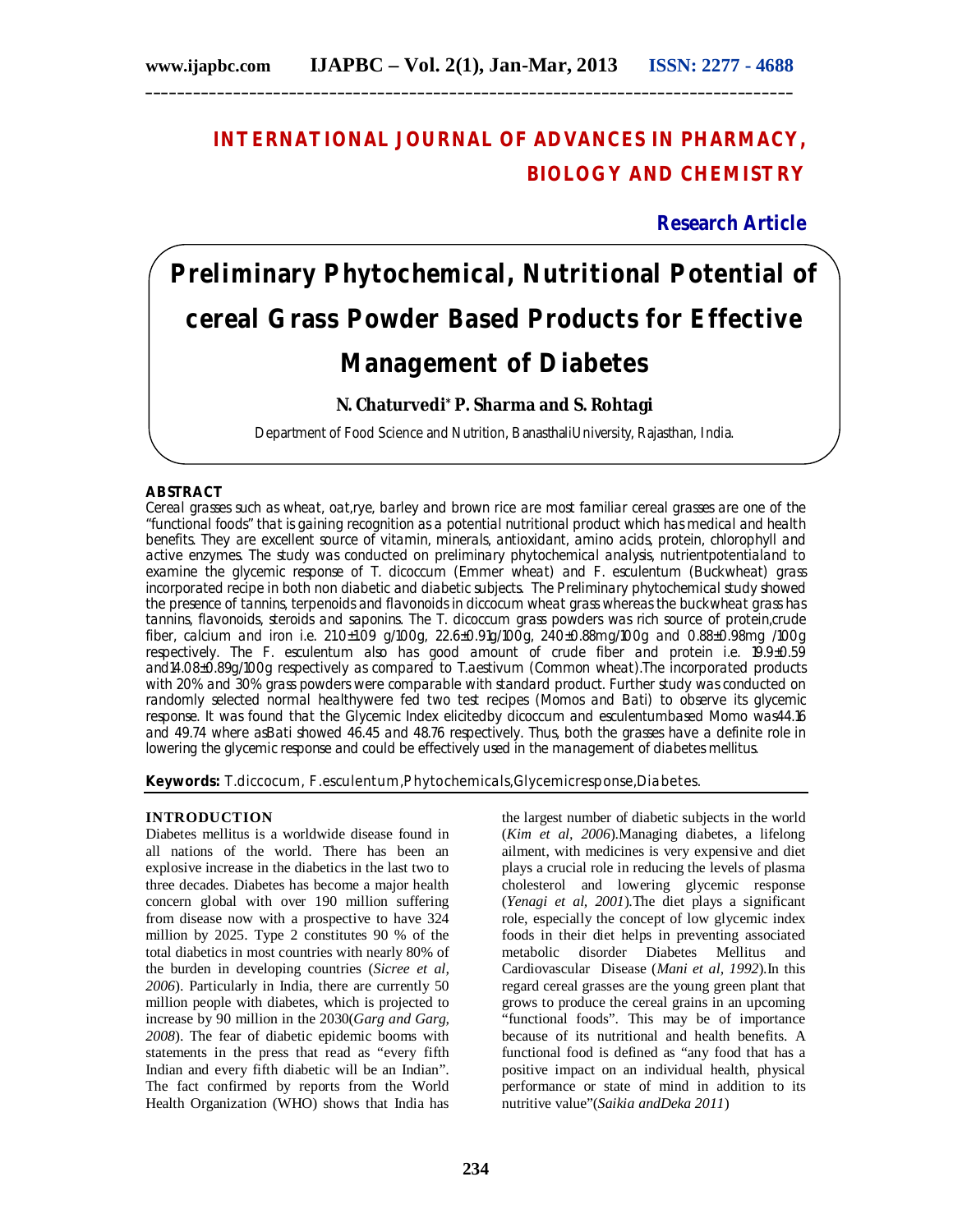India is the second largest producer of wheat in the world with five out of eighteen known wheat species under cultivaton and three species of wheat namely, *T.aestivum*(bread wheat), *T.durum* (macroni wheat) and *T.dicoccum*(Emmer or khapli) grown on commercial basis in the Indian subcontinent from prehistoric times (*Superkar et al, 2005*). *The dicoccum*or emmerwheat is one of the most important older wheat species and, together with barley, was the earliest domesticated cereal growninthe MiddleEast, Central and West Asia and Europe. It has been largely replaced by hulless species and is now a minor crop in some countries like India, Ethiopia and Yemen, where it is used for traditional foods (*Zaharieva et al, 2010*).

*Dicoccum wheat* varieties are proved to be nutritionally and therapeutically superior in protein and dietary fiber, low in carbohydrate digestibility and glycemic value, which are vital factors in the management of metabolic disorders, viz., diabetes mellitusand heart diseases.The*dicoccum* wheat is particularly appreciated for its content of dietary fiber, protein, resistance starch, and has been considered as a mild but effective regulator of intestinal function. Likewise*dicoccum*, Buckwheat(*Fagopyrumesculentum*Moench), family *Polygonaceae*,classified as a pseudocereal, is one of the traditional cropcultivated in central and eastern Europe and Asia, and it is now a part of the renewed interest in alternative crops for organic cultivation and healthy foods (*Kreft,et al* 1998). Traditionally, milled buckwheat can be used for pasta, blended bread, and other types of flour products. . As it has no gluten, buckwheat is safe for patients with celiac disease, providing them an adequate intake of nutrients (*Alvarez-Jubeteet al* 2010). Buckwheat protein consists of wellbalanced amino acids with high biological value<br>compared with other cereal proteins compared with other cereal proteins (*Pomeranz.*1983*).* Buckwheat is also known as an abundant source of dietary minerals like zinc, copper, and manganese (*Ikeda and Yamashita. 1994*).One positive characteristic of buckwheat concerns the prevention and treatment of both hypercholesterolemia and hyperglycaemia.The preventive effect may be connected with the content of dietary fiber in buckwheat (*Zhang, et al 2007*).

The purpose of this study was to explore the two cereal grasses viz.; *T.dicoccum and F. esculentum* respectively which have tremendous nutritional quality. The grasses have also The grasses have also phytochemicals plays a vital role in preventing body from various infections. The studied natural herbs have determined to have potential in getting body rid from invading diseases. In the lamp light of this study it has been tried to explore nutritional potential and to assess the suitability of cereal grass based products for the effective management of diabetes.

#### **MATERIALS AND METHODS**

The study was done on the cereal grasses to popularize their usage as medicinal herbs for people. Basically the herbs are useful for patients with obesity, diabetes as metabolic disorder. The research was carried out in five phases, commencing with the cultivation of selected cereal grasses viz; *Triticumdicoccumand Fagopyrumesculentum* followed by preliminary estimation of phytochemicals and chlorophyll estimation of grass powder. And then assessing the nutrient potential of the cereal grass powder and developing product based on its powder and assessing the suitability of most acceptable products for effective management of diabetes.The fresh cereal grasses (*Triticumaestivum, Triticumdicoccum and Fagopyrumesculentum*) were cultivated in nursery of KrishiVigyan Kendra , Banasthali University. Phytochemicals and nutrients analysis were completed in laboratory of Biochemistry, Department of Food Science and Nutrition, BanasthaliUniversity.The present work was divided into 5 phases.

#### **Phase I**

Cultivation and processing of cereal grasses was done. Firstly, cereal grasses were cultivated and then the green cereal grasses were dried and powdered.

#### **PhaseII**

Preliminary estimation of Phytochemicals;flavonoids,glycosides,saponins,ter penoids and tannins were done and followed by<br>
Chlorophyll estimation with standard Chlorophyll estimation with standard methods(Handa 1995).

#### **Phase III**

Analysis of the proximate composition of cereal grass powder comprising of moisture, ash, crude fibre, protein, fat and minerals like calcium and iron were estimated by standard method.(AOAC, 1984).

#### **Phase IV**

Product development was prepared by using cereal grass powder as an ingredient in different concentrations. Further sensory evaluation was completed by using 9 point hedonic scale and the sensory attributes covered were appearance, color, texture, taste, flavor and overall acceptability.

**Phase V** This phase comprised of the analysis of Glycemic Index of most acceptable products on the healthy subjects. Lastly, statistical analysis using mean, standard deviation and Studentt- test.

#### **RESULTS AND DISCUSSION**

Commencing with the cultivation of cereal grasses , preliminary phytochemicals and chlorophyll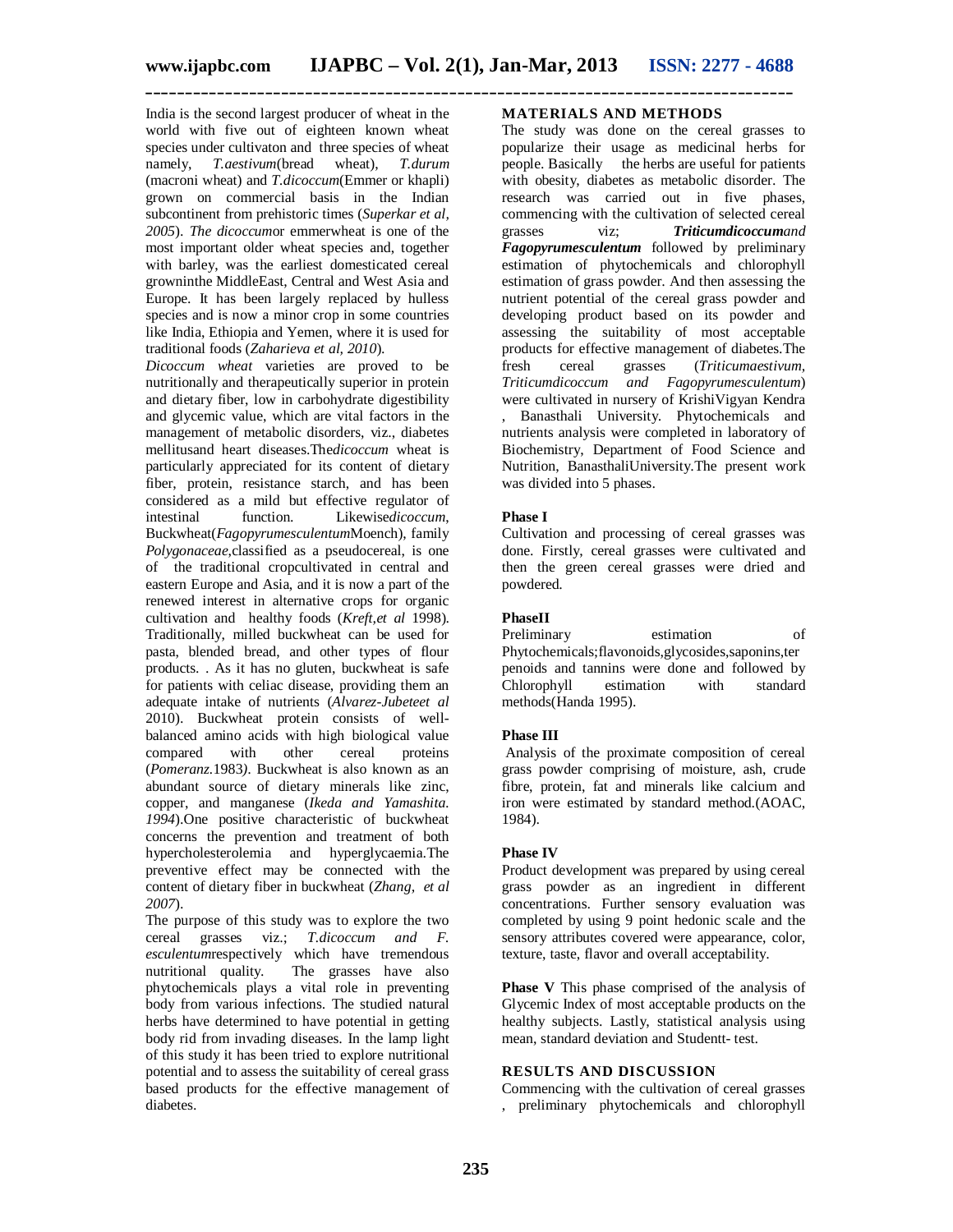estimation and then determining the proximate nutrient composition (moisture, ash, protein, crude fiber, fat etc.). Further, the study include product development from both the grass powders and assessing their acceptability through 9- point hedonic scale and selecting the most acceptable product to be given to subjects to find their glycemic index for management of diabetes. About 1 kg *T.dicocum* grass powder was obtained from 10-12 kg of fresh wheat grass and 1.2kg of *F.esculentum*powder was obtained from 10-12 kg of fresh buckwheat grass.

Preliminary phytochemical analysis of *T.dicoccum* grass powder(Table1) showed the presence of tannins, flavonoids and terpenoids and *F.esculentum*(Buckwheat) powder showed tannins, steroids and saponins. Though Buckwheat herb is rich in flavonoids, which have been identified as potent antioxidant (*Hinneburg and Neubrett, 2005*), and also known for their effectiveness in reducing blood cholesterol, keeping capillaries and arteries strong and flexible, and assisting in prevention of high blood pressure (*Izydorczyk, 2003*). Study done on phytochemical quantification and total antioxidant capacities of emmer and einkorn wheat showed that emmer wheat has high content of flavonoid suggesting that they may have high potential for utilization as a novel grain, rich in natural antioxidant (*Serpen et al, 2008*).

The amount of chlorophyll of *T.dicoccum* and *F.esculentum* was 1160mg/100g and 416mg/100g respectively. Chlorophyll is a substance that is found exclusively in plants. The grasses are regarded as healer, blood regenerator also helpful in reverse metagenic activity (W*igmore,1985*).The purification feature of chlorophyll, stops the growth of bacteria in wounds, eliminates odors of the body, bad breath, and removes chemicals from<br>vour body through detoxification body through detoxification (*Premakumari*and*Haripriya, 2010*).

The table 2 shows analysis of proximate composition , the moisture content of *T.dicoccum* and *F.esculentum* grass powder come out to be 11.5±0.71g/100g and 5.92±0.61g/100 respectively shows that the *esculentum*grass powder was significantly decrease at  $p \leq 0.05$  level when compared with *aestivum*grass powder with moisture content 12.2±0.58g/100g*.*. Crude fiber of *aestivum* was  $17.2 \pm 1.02$  g/100g and dicoccum *andesculentum*grass powder was22.6±0.91g/100g and 19.9±0.59g/100g respectively*.* Both the grasses showed significant increase at  $0.01 \ge p \le 0.05$  level in crude fibrecontent .This can be predicted that both the grasses have good amount of crude fiber which can be good in preventing body from various metabolic disorders (*Meycrowitz* and *Steve, 1999*).The protein content of the *dicoccum* wheatgrass is higher than the *aestivum grass* (*Reddy et al, 1998*). Thestudy interpreted that there wasno significant increase in the protein content (21.0± 1.09g/100g) of the *dicoccum*grass powder when compared with the *T.aestivum* (20.02± *0.17g/100g),* but buckwheat content was significantly decreased( $14.08\pm0.89$  g/ $100g$ ). Physiological investigation by*Edwardson, 1996*, on wheat genotypes showed that the protein content in the wheatgrass 20.5g/100 g and *buckwheat* was12.3g/100g**.** *Buckwheat* is one of the best sources of high quality, easily digestible protein in the plant kingdom.The human bodycan utilize 74% of the available protein in *buckwheat* (*Izydorczyk, 2003*). The fat content in *dicoccum* and *buckwheat* grass powder was 0.2±0.78g/100g and 0.9±51g/100 g respectively. *Dicoccum*showed no significant difference from the standard *aestivum* grass i.e. 0.2±0.31g/100g whereas *buckwheat* showed increased in fat content $(0.9 \pm 0.51)$ . However, it has been studied that both the grasses does not contain fat (*Edwardson, 1996)*. The studyalso depictedthat vitamin C of*dicoccum* (0.4 ±0.73mg/100g) and(0.3± 0.92mg/100g) grass powder was significantly decreased dueto sun drying. . Through the investigation it has been found that fresh wheatgrass is an excellent source of Vitamin C, E, beta carotene and vitamin B (*Premakumari and Haripriya, 2010*). The Calcium contentwas found to be 240±0.88mg/100g (*dicoccum*) and 85.64±0.31mg/100g (*esculentum*)grass powder respectively. Content of Calcium for *buckwheat*  grass powder had significant difference at 0.01≥p ≤ 0.05 levels when compared with *aestivum* grass powder (242±0.63mg/100g). It was estimatedthat ironcontent was 0.88±0.98mg/100g in dicoccum wheat grasswhereas in*esculentum* powderwas found to be  $0.21 \pm 0.56$  mg/100g respectively. It was found to be no significantly different from the standard grassi.e. *aestivum, 0.52*±0.58mg/100g *at*0.01≥p ≤ 0.05 levels*.*

Four recipes Momo,Bati,Laddoand Manchurian were developed with three variation in each recipeby incorporating the grass powder in concentration of 20%, 30% and 40% assigned as A, B and C, and D respectively and compared with standard recipe(S).Table 3 and Figure 1 depicts the overall acceptability comparison between the standard and the two grasses *dicoccum*and *esculentum*powder based products. There was no significant difference found in between the Standard(S) and Group A( 20% concentration) of all products(Momos, Bati, Manchurian and Laddo) of both the grasses. Also all the products in the Group B (with 30% concentration) except the Laddo incorporated with *esculentum*grass powder found to be significantly different at  $0.01 \ge p \le 0.05$ level. This may be due to the texture and bitter after taste of the product. Momos and Bati from Group A were most acceptable by the panels and had no significant difference so they were used for the intervention for effective management of diabetes. Further, the study was conducted on 18 normal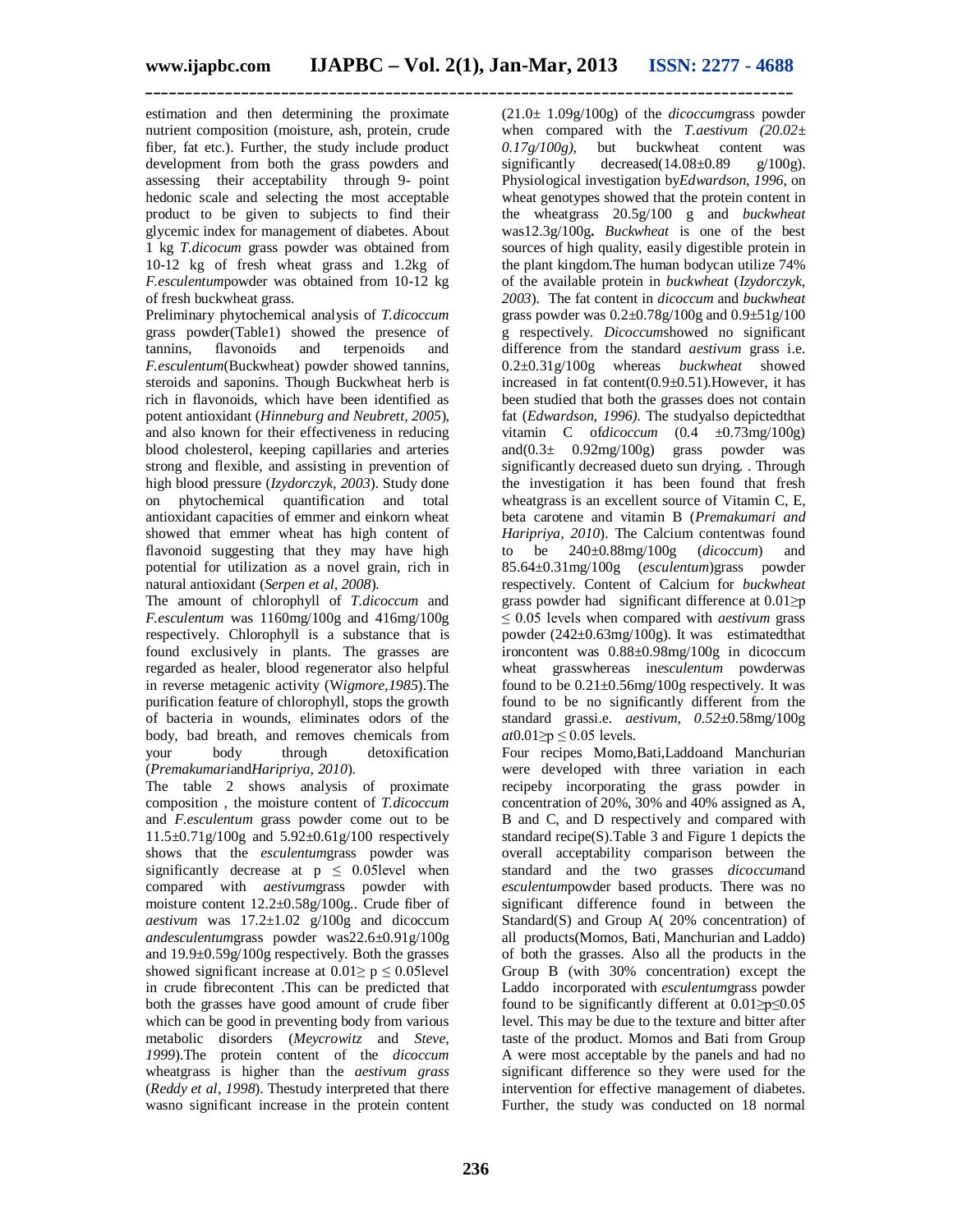subjects (24-30 y) .The Mean±SD weight and height of the normal subjects was (55.36±4.72) kg and  $(157.62\pm4.14)$  cm respectively. The mean body mass index (BMI) of the subjects was  $(22.30\pm1.98)$ kg/m<sup>2</sup>.<br>investigations has Multitude of empirical<br>proved that different investigations carbohydrates exert different effects of glucose absorption and metabolism. Absorption pattern of carbohydrate is reflected by difference in glycemic response. Glycemic index (G.I.) of a food is considered a useful indicator for its suitability in diabetic diet and is helpful in lowering the fat and increasing the fiber content of the diet. (*Frost et al, 1994).*Figure3 and4shows that the peaks raise in blood glucose occurred after 60 min of eating, indicting slower digestion and absorption of carbohydrate from food products. After 60 min blood glucose values started declining and reached to base line value after two hours. Table 5 reveals that the area under the curve (AUC) for glucose ranged from 333.75 to 337.92 mg.min/100ml whereas AUC values for test food product Momo ranged from 149.23 (*dicoccum* grass powder based) to 166.01 (*esculentum* grass powder based) whereas Bati ranged from 155.4-164.1mg.min/100ml. The glycemic indexof food products based on *dicoccum and esculentum* grass

powders were 44.16 and 46.45 for momos whereas 49.74 and 48.76 for Bati respectively. Both test products come under low G.I.foods. The following cut-off limits between low, middle and high GI have been proposed:  $\langle 55 \rangle$ % (low), 55-70 % (medium), > 70 % (high) (*Monro, 2002*).The present study demonstrated that low glycemic index, nutritious and acceptable food products prepared from cereal grasses viz.,*T. dicoccum* and *F. esculentum* can be used as effective supportive therapy in the treatment of diabetes mellitus.

#### **CONCLUSION**

As indicated by the results, the developed products showed a low GI which can be included in the diet for the management of diabetes more effectively low glycemic index food reduce the insulin demand and have ability to prolonged absorptive phase of food which will favor a more efficient suppression of free fatty acid thus improving insulin sensitivity at the time of next meal which may leads to improvement in glucose and lipid metabolism in diabetes. Thus,the grasses are rejuvenators and energize the body depicting their therapeutic property. The products designed from the grasses were nutritious and showed impressive potential as health beneficiers.

**Table 1: Preliminary Phytochemicals Analysis of Cereal Grass Powder**

| $1.11$ $1.11$ $1.11$ $1.11$ $1.11$ $1.11$ $1.11$ $1.11$ |                                    |                                    |  |  |  |
|---------------------------------------------------------|------------------------------------|------------------------------------|--|--|--|
| Phytochemicals                                          | <b>Triticumdicoccum</b><br>(Wheat) | Fagopyrumesculentum<br>(Buckwheat) |  |  |  |
| Tannins                                                 | $+ve$                              | $+ve$                              |  |  |  |
| Glycosides                                              | - ve                               | $-ve$                              |  |  |  |
| Flavonoids                                              | $+ve$                              | $+ve$                              |  |  |  |
| Steroids                                                | - ve                               | $+ve$                              |  |  |  |
| Saponins                                                | - ve                               | $+ve$                              |  |  |  |
| Terpenoids                                              | $+ve$                              | -ve                                |  |  |  |

**Table 2: Proximate Nutrient Composition of** *T. dicoccum***and** *F.esculentum***Grass Powderon Dry Basis**

| <b>Proximate Composition</b> | <i>T.aestivum</i> grass | <i>T.dicoccum</i> grass       | <i>F.esculentum</i> grass        |  |  |  |
|------------------------------|-------------------------|-------------------------------|----------------------------------|--|--|--|
| Moisture $(g/100g)$          | $12.2 \pm 0.58$         | $11.5 \pm 0.71$ <sup>a</sup>  | $5.92 \pm 0.61^{ab}$             |  |  |  |
| Ash $(g/100g)$               | $5.5 \pm 0.82$          | $6.08 \pm 0.88$               | $3.53 \pm 0.71^{ab}$             |  |  |  |
| Crude Fibre $(g/100g)$       | $17.2 \pm 1.02$         | $22.6 \pm 0.91^{ab}$          | $19.9 \pm 0.59^{ab}$             |  |  |  |
| Protein $(g/100g)$           | $20.02 \pm 0.17$        | $21 \pm 1.09$                 | 14.08 $\pm$ 0.89 $\overline{ab}$ |  |  |  |
| Fat $(g/100g)$               | $0.2 \pm 0.31$          | $0.2 \pm 0.78$                | $0.9 \pm 51^{ab}$                |  |  |  |
| Vitamin $C(mg/100g)$         | $1.3 \pm 0.61$          | $0.4 \pm 0.73$ <sup>ab</sup>  | $0.3+0.92^{ab}$                  |  |  |  |
| Calcium $(mg/100g)$          | $242 \pm 0.63$          | $240\pm0.88$                  | $85.64 \pm 0.31^{ab}$            |  |  |  |
| Iron $(mg/100g)$             | $0.52 \pm 0.58$         | $0.88 \pm 0.98$ <sup>ab</sup> | $0.21 \pm 0.56^{ab}$             |  |  |  |

Values: Mean  $\pm$  SD (Triplicate readings)

a is significant at  $p \le 0.05$  level and b is significant at  $p \le 0.01$  level

When compared with data of *T.aesi vum* (standard) grass powder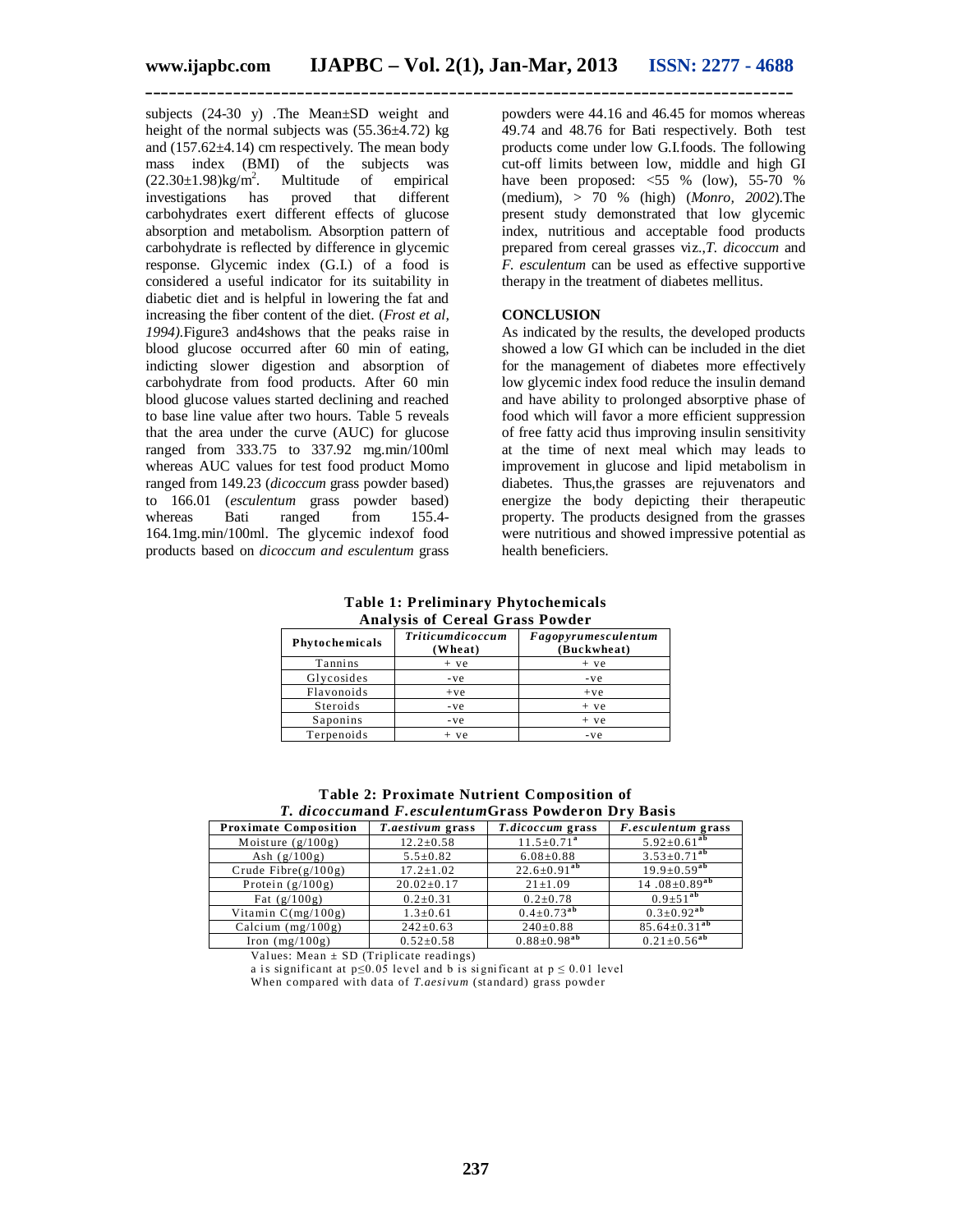| <b>Food Product</b> |               | <b>Standard</b> | Group A        | Group B             | Group C                     |
|---------------------|---------------|-----------------|----------------|---------------------|-----------------------------|
| bbbbb               | T. dicoccum   | $8.7 \pm 0.34$  | $8.5 \pm 0.32$ | $7.9 \pm 0.42$      | $6.3 \pm 0.97$ <sup>a</sup> |
|                     | F.esculentum  |                 | $8.5 \pm 0.12$ | $8.0 \pm 0.89$      | $6.5 \pm 0.97^{ab}$         |
| <b>Bati</b>         | T. dicoccum   | $8.6 \pm 0.34$  | $8.3 \pm 3.6$  | $7.9 \pm 0.20$      | $6.5 \pm 0.2^a$             |
|                     | F. esculentum |                 | $8.4 \pm 0.23$ | $7.9 \pm 0.42$      | $6.3 \pm 0.92^a$            |
| Manchurian          | T. dicoccum   | $8.8 \pm 0.14$  | $8.3 \pm 0.45$ | $8.1 \pm 0.17$      | $6.7 \pm 0.35^{ab}$         |
|                     | F.esculentum  |                 | $8.3 \pm 0.45$ | $7.9 \pm 0.37$      | $6.8 \pm 0.75^{ab}$         |
| Laddo               | T. dicoccum   | $8.6 \pm 0.34$  | $8.5 \pm 0.02$ | $8.2 \pm 0.42$      | $6.3 \pm 1.07^a$            |
|                     | F.esculentum  |                 | $8.4 \pm 0.32$ | $7.3 \pm 0.42^{ab}$ | $6.5 \pm 1.17^{ab}$         |

**Table 3: Sensory Evaluation (Overall acceptability) of the products developed from grass powder**

**\_\_\_\_\_\_\_\_\_\_\_\_\_\_\_\_\_\_\_\_\_\_\_\_\_\_\_\_\_\_\_\_\_\_\_\_\_\_\_\_\_\_\_\_\_\_\_\_\_\_\_\_\_\_\_\_\_\_\_\_\_\_\_\_\_\_\_\_\_\_\_\_\_\_\_\_\_\_\_\_\_**

Values: Mean  $\pm$  SD (Triplicate readings)

a is significant at  $p \le 0.05$  level and b is significant at  $p \le 0.01$  level S: Standard recipeA: 20%, B: 30% and

C: 40% incorporation with *T.dicoccum* and *F.esculentum*grass powder

#### **Table 4: Area under Glucose Response Curve (AUC)\* and Glycemic Indices (GI)\* ForFood Products**

|                 | <i>T.dicoccum</i> Grass Powder                  |                                     | <i>F.esculentumGrass Powder</i> |                                           |                                     |       |
|-----------------|-------------------------------------------------|-------------------------------------|---------------------------------|-------------------------------------------|-------------------------------------|-------|
| Food<br>Product | AUC for<br>food<br>product,<br>mg.min/100<br>ml | AUC for<br>glucose,<br>mg.min/100ml | G.I.                            | AUC for food<br>product,<br>mg. min/100ml | AUC for<br>glucose,<br>mg.min/100ml | G.I.  |
| Momo's          | 149.23                                          | 337.92                              | 44.16                           | 166.01                                    | 333.75                              | 49.74 |
| $S.D. \pm$      | 35.25                                           | 100.96                              |                                 | 55.32                                     | 101.01                              |       |
| Bati            | 155.43                                          | 334.56                              | 46.45                           | 164.16                                    | 336.64                              | 48.76 |
| $S.D. \pm$      | 75.93                                           | 98.89                               |                                 | 59.39                                     | 100.34                              |       |

Val ue: Mean± SD of 6 subjects\* signifi cant at p≤0.05 and\*\*significant at p≤0.01Z



**Fig. 1: Sensory Evaluation (overall acceptability) of the products made from grass powder**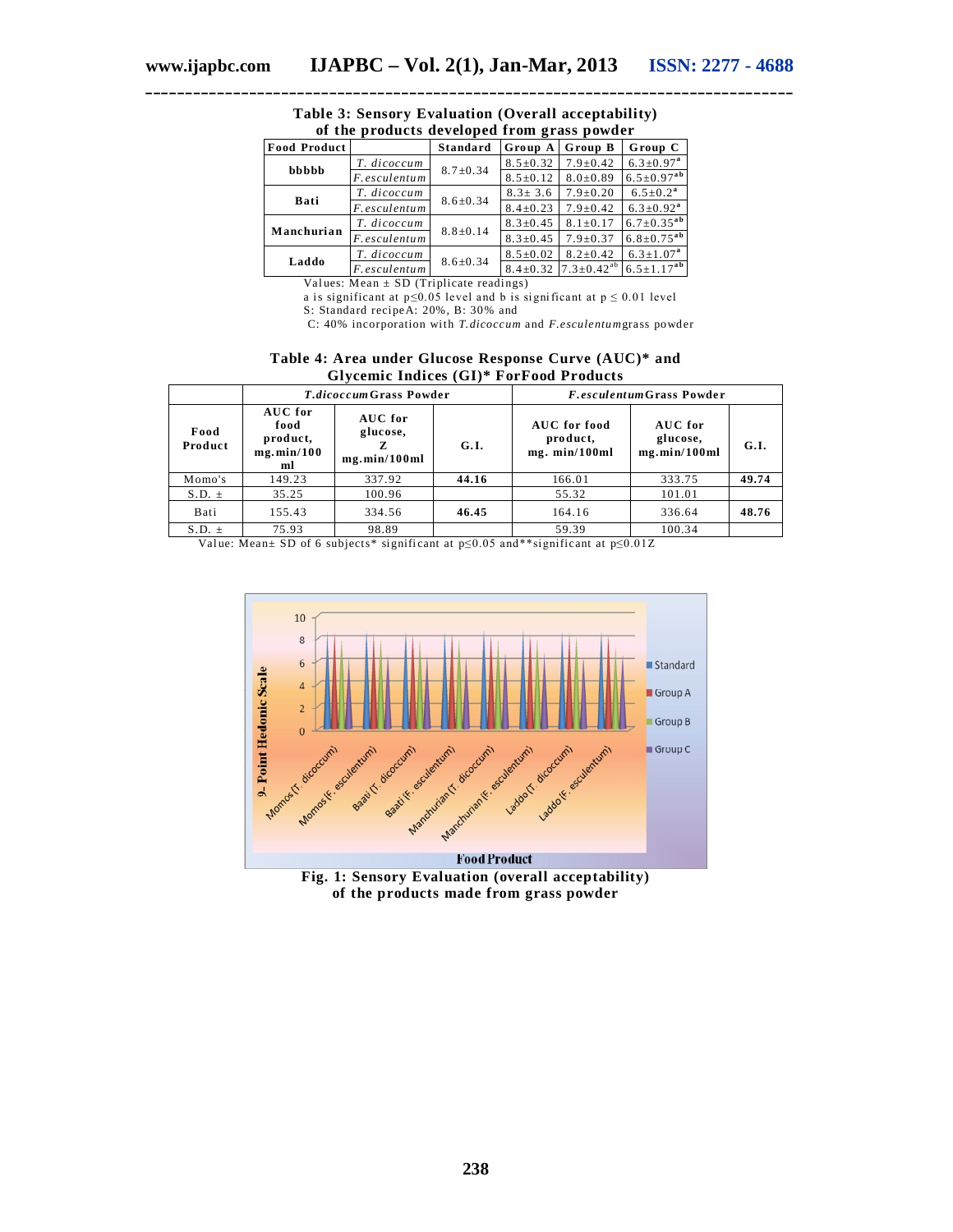

**\_\_\_\_\_\_\_\_\_\_\_\_\_\_\_\_\_\_\_\_\_\_\_\_\_\_\_\_\_\_\_\_\_\_\_\_\_\_\_\_\_\_\_\_\_\_\_\_\_\_\_\_\_\_\_\_\_\_\_\_\_\_\_\_\_\_\_\_\_\_\_\_\_\_\_\_\_\_\_\_\_**

**Fig. 2 Blood Glucose response curve of** *T. dococcum* **grass powder based product on normal subjects**



**Fig. 3: Blood Glucose response curve of** *F. Esculentum* **grass powder based products on normal subjects**

#### **REFERENCES**

- 1. Alvarez-Jubete N, Arendt EK and<br>Gallagher E. Nutritive value of Gallagher E. Nutritive value of pseudocereals and theirincreasing use as functional gluten-free ingredients. Trends Food Sci Technol. 2010;21(2): 106-113.
- 2. AOAC, Official Method of Analysis, Association of Official Analytical Chemists, 1984, Washington DC.
- 3. Edwardson S, Buckwheat: Pseudocereal and Nutraceutical. In J Janick (ed), Progress in new crop. ASHS Press. Alexandria,VA, 1996; 195-207.
- 4. Frost G, Willding JPH, Beechem J, Dietary advice based on the glycemic index improves dietary profile and metabolic control in glycemic index improves dietary profile and metabolic

control in type 2 diabetic patients. Diabetic Med., 1989; 11:397-401.

- 5. Garg M, Garg C, Scientific alternative approach in Diabetes-As overview. Pharmacognosy Reviews, 2008; 2(4):284- 301.
- 6. Handa SS, Quality control and standardization of herbal material and traditional remedies. East pharma., 1995; 38:23-25.
- 7. Haripriya S, Premakumari S, Effect of wheat bran on diabetic subjects,Indian J.Sci.Technol., 2010; 3: 284-286.
- 8. Hinneburg I, Neubret RH, Influence of extraction parameters on the parameters on the phytochemical characteristics of extracts from buckwheat (Fagopyrumesculentum)